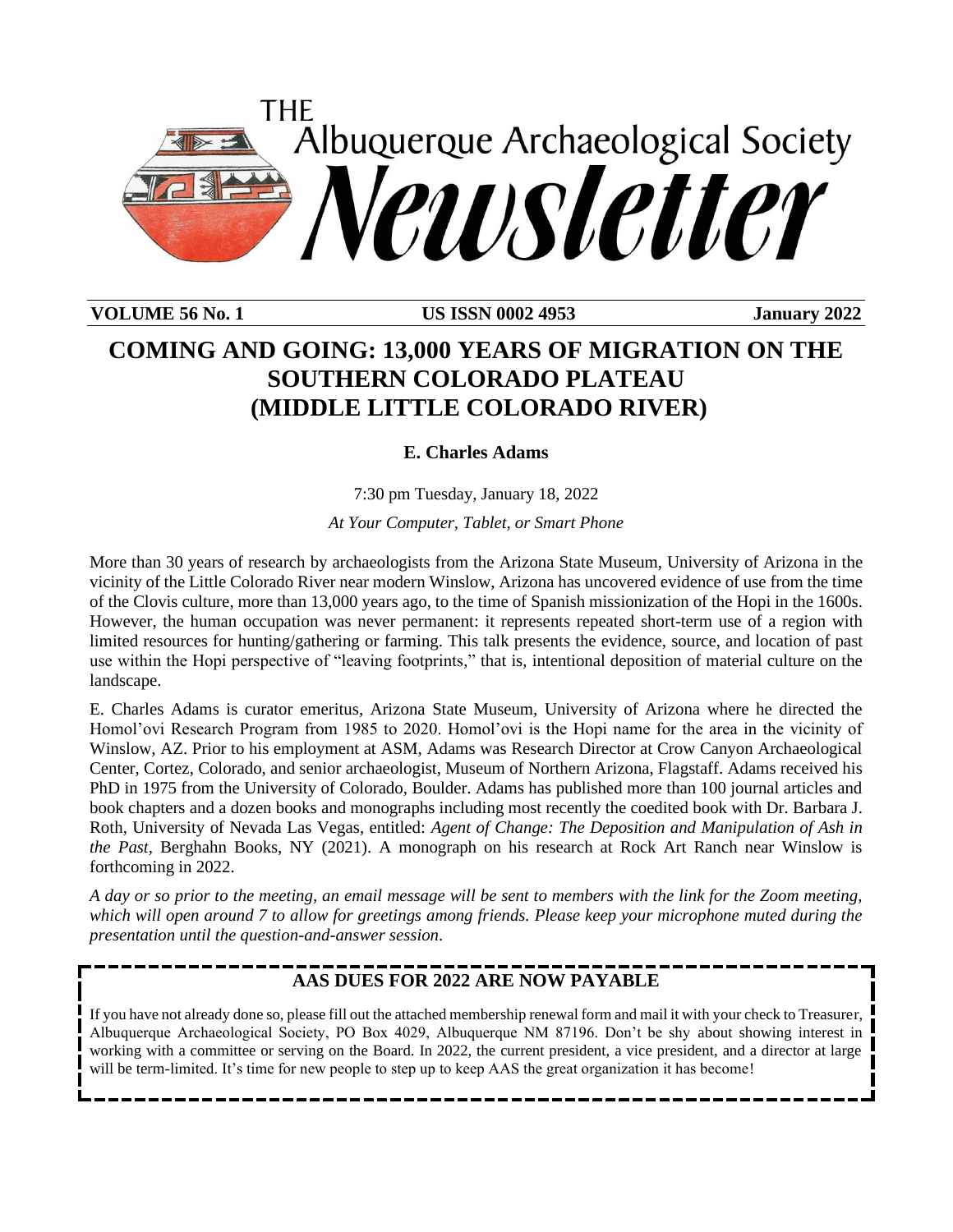# **MINUTES OF THE DECEMBER 14 VIRTUAL MEETING OF THE ALBUQUERQUE ARCHAEOLOGIAL SOCIETY**

The meeting was called to order at 7.33 by Vice President Gretchen Obenauf since President Evan Kay was taking a final exam and unable to attend.

**MINUTES:** As there were no corrections or additions to the November minutes, they stand approved as published in the Newsletter.

### **VICE PRESIDENTS' REPORTS**

**Ann Braswell** reported that the January speaker will be E. Charles Adams speaking on "Coming and Going: 13,000 Years of Migration on the Southern Colorado Plateau (Middle Little Colorado River)." **Gretchen Obenauf**  reported that we've been waiting to see if we'll be back in the Museum in the new year to recruit further out. If we're still on Zoom, we'll get out-of-town speakers, if we're back in the museum we'll recruit locally.

### **TREASURER'S REPORT**

**Tom Obenauf** reported that income for the past month was \$675 from membership renewals and \$240 from the Ojito Wilderness and Jaral Pueblo field trips. Expenses for the month were \$28.48 for newsletter printing, \$25.52 for postage, and the monthly Zoom fee of \$16.17. The checking account balance is \$6,223.01.

#### **COMMITTEE REPORTS**

**Membership** – **Mary Raje** reminded members to send in their annual dues.

**Newsletter:** Gretchen thanked Helen Crotty for her service on the Newsletter, Ann Braswell for copying and mailing it, and Evan Kay for posting it.

**Lab/Archives - Karen Armstrong:** Lab work at the Hibben Center will be starting up again in January. Only six people will be allowed to work so that social distance can be maintained, and they must be fully vaccinated*.*

**Field Trips – Pat Harris** is working on organizing a field trip for February.

Gretchen thanked Pat Harris for organizing the field trips to the Ojito area and Jaral Pueblo in the Sandia foothills. She also thanked Earlene Shroyer for leading the field trip to Ojito and Hayward Franklin for leading the field trip to Jaral Pueblo.

**Rock Art – Carol Chamberland:** Rock Art field recording has continued this past month on non-BLM land.

*Pottery Southwest –* **Hayward Franklin:** The Fall/Winter issue is in progress.

### **ANNOUNCEMENTS**:

Secretary Susan King reported that The Archaeological Conservancy was hosting a presentation with Crow Canyon about the Haynie Site in the following week. Gretchen asked that Susan provide information regarding the event to her following the meeting so that an announcement could be emailed to the membership.

Gretchen announced that former AAS president Marc Thompson has just published a children's/young adult book, "The Mimbres Twins and the Rabbit in the Moon," available on Amazon at a discount until Christmas, and at regular price later.

### **SPEAKER**

Vice-President Ann Braswell introduced the evening's speaker, Michelle I. Turner, formerly of Crow Canyon Archaeological Center, and now at Mystic Seaport Museum. Dr. Turner spoke on "The Archaeology of the Aztec North Great House. Her talk was followed by questions and answers. [Ed. Note: No synopsis was available at press time.]

The meeting was adjourned at 8:54.

Respectfully submitted by Susan King, Secretary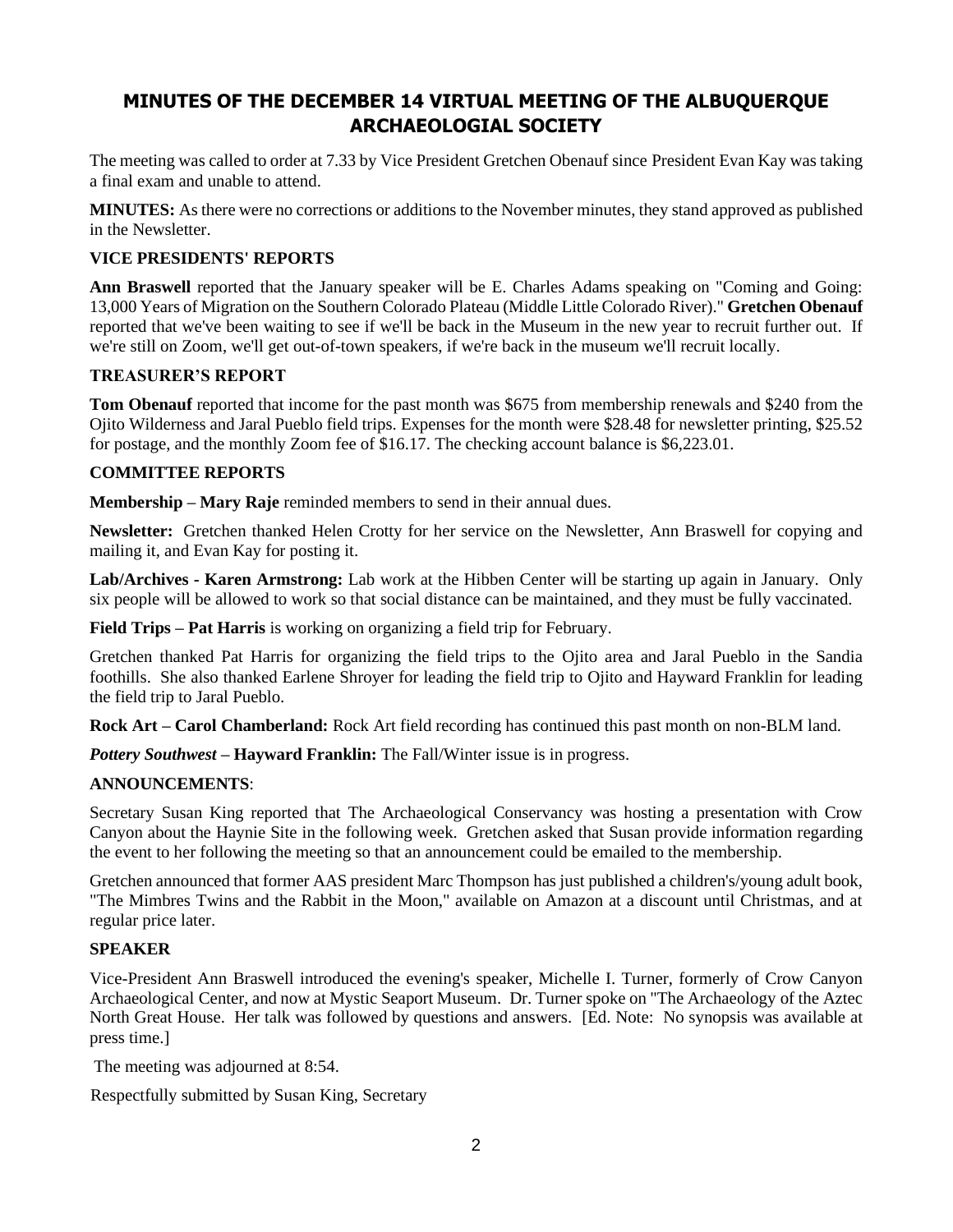### **REPEAT SANDIA FOOTHILLS TOUR FEBRUARY 19**

Field Trip Coordinator Pat Harris invites AAS members who were unable to participate in the November trip to join in a morning walk in the Sandia Foothills led by Hayward Franklin from 9 to 12 on Saturday, February 19. visiting two sites: Jaral Pueblo, a small prehistoric pueblo, and the Jaral Ranger Station, a Forest Service ranger station from the 1930s, now abandoned. Hayward describes this as an easy walk for about 2 miles round trip. The foothill area is not steep like hiking up the mountain, but requires walking a trail over uneven ground.

Proof of Covid immunizations (original two, plus booster) is requested at the meeting place, along with the usual AAS \$10 fee per person to be collected there. Details of the meet place and time will be sent to AAS members who sign up. To sign up, email Pat Harris at [patparhar@comcast.net.](mailto:patparhar@comcast.net)

### **NOTE FROM ROCK ART RECORDING TEAM LEADER CAROL CHAMBERLAND**

Two major rock art reports were delivered to the State Historic Preservation Office in December. These two reports represent seven years of field work and 11 individual rock art sites. After being reviewed by SHPO, the reports will be forwarded to the Lab of Anthropology for permanent archiving.

In addition, we are nearing completion of a large site that we started recording nearly five years ago. Despite various interruptions caused by the pandemic, we have made tremendous progress. The crew is to be applauded for their tenacity and diligence.

### **MEETING OF AAS BOARD OF DIRECTORS JANUARY 12, 2021**

The meeting, held via Zoom, was called to order by President Evan Kay at 5:48 pm.

Present were Gretchen and Tom Obenauf, Ann Braswell, Susan King, Jo Lynne Fenger, John Guth, Pat and Dick Harris, Mary Raje, and Helen Crotty.

**Welcome to new Board member:** Jo Lynne Fenger, newly elected Director-at-Large, was welcomed to the Board.

**Surcharge for Print Newsletter:** It was moved and seconded that the Board will make a final decision in September 2022 as to whether to raise the surcharge for print copies of the monthly newsletter. The motion passed unanimously.

**Continuation of Zoom meetings:** It was moved and seconded that AAS continue to hold monthly meetings via Zoom through June 2022. In May 2022 the Board will revisit the issue of when to return to the Albuquerque Museum and make a decision on future meetings then.

**Upcoming Speakers:** Speakers have been lined up for the March and April meetings, and February and May are in process.

**AAS Donations for 2022**: It was moved and seconded that \$500 be donated to the Albuquerque Museum, due to its loss of revenue from COVID closures*.* The motion passed unanimously.

It was moved and seconded that the two \$500 donations from member Diane Roussel-Dupre for use where "it is needed most" be donated as follows: one to the Archaeological Society of New Mexico Scholarship Fund and the other to the Imogen F Wilson Education Foundation, owner of the Mattocks Site/Mimbres Culture Heritage Site and partner with the Grant County Archaeological Society in renovating the historic Wood House on the property to serve as a Mimbres Archaeological Research and Education Center. The motion passed unanimously.

It was moved and seconded that if Mike Waters of the Center for First Americans presents at a monthly meeting, AAS will donate \$500 to the Center. The motion passed unanimously.

**Field Trips:** Pat Harris announced that there will be a second field trip, led by Hayward Franklin, to the Jaral sites on February 19. All COVID precautions will be observed.